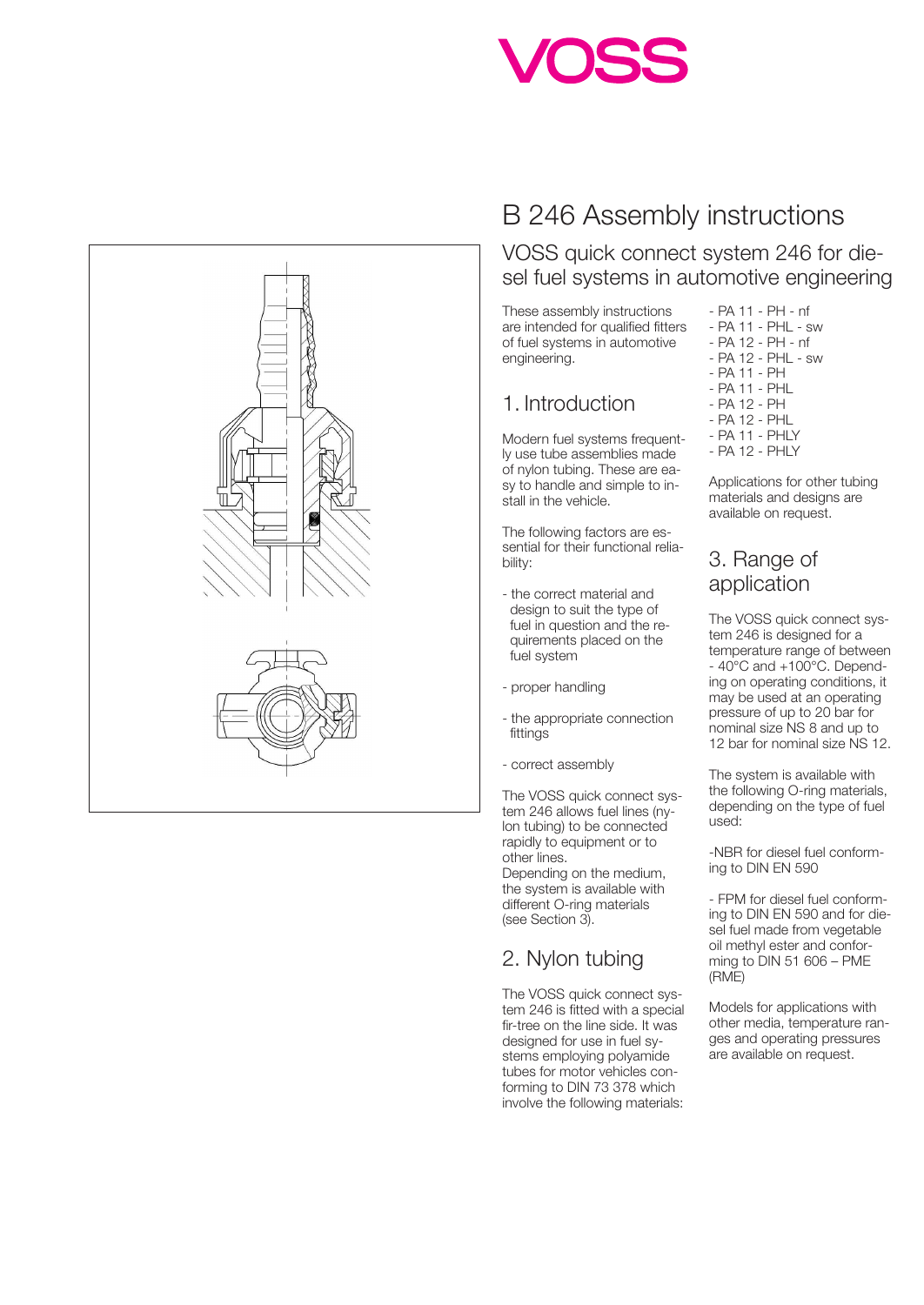

Fig. 1



# 4. Individual components

The VOSS quick connect system 246 consists of the plug with its fir-tree, supplemented by the release element and the O-ring seal (Fig. 1).

Application of the quick connect system is depending on the component being fitted with a connecting port as shown in Fig. 2.

A drawing with tolerances of the connecting port can be provided if required.

The VOSS quick connector system 246 is available as straight and elbow plug.

#### 4.1 Materials

- 1.Quick connector with firtree: PA 66 GF 35, black
- 2.Release element: POM, natural colour
- 3.O-ring seal: NBR or FPM

The connecting port on components or other units should preferably be made of brass/steel.

If other materials (e.g. aluminium, glass fibre-reinforced plastics, etc.) are used, torsionlike vibrations can lead to a reduction in service life; see Section 6.5, "Routing fuel lines".







## 5. Functional description

The fir-tree of the quick connector section should be pressed into the nylon tubing.

VOSS can provide the necessary assembly units for this operation; see Section 6.1 "Assembly of nylon tubing".

The VOSS quick connect system 246 with mounted armoured fuel line is connected to components by inserting the coupling element into the connecting port, paying special attention to the assembly instructions. In so doing, the two arms of the plug are locking behind the flange of the connecting port.

The connection is then tight.

Three different release elements are available for disassembling the connection (Fig. 3).

- Release element model a

By pressing on the release element, the snap-in hooks are spread to allow the connector to be pulled off the connecting port.

- Release element model b

To remove the quick connector, the release element must be pushed completely towards the snap-in hooks. This spreads the hooks sufficiently for the connector to be pulled off the connecting port.

The release element must be returned to its original position immediately after disconnection (see Section 6.3).

- Release element model c

By pressing together the two arms on the release element, the snap-in hooks are spread to allow the connector to be pulled off the connecting port.

Fig. 2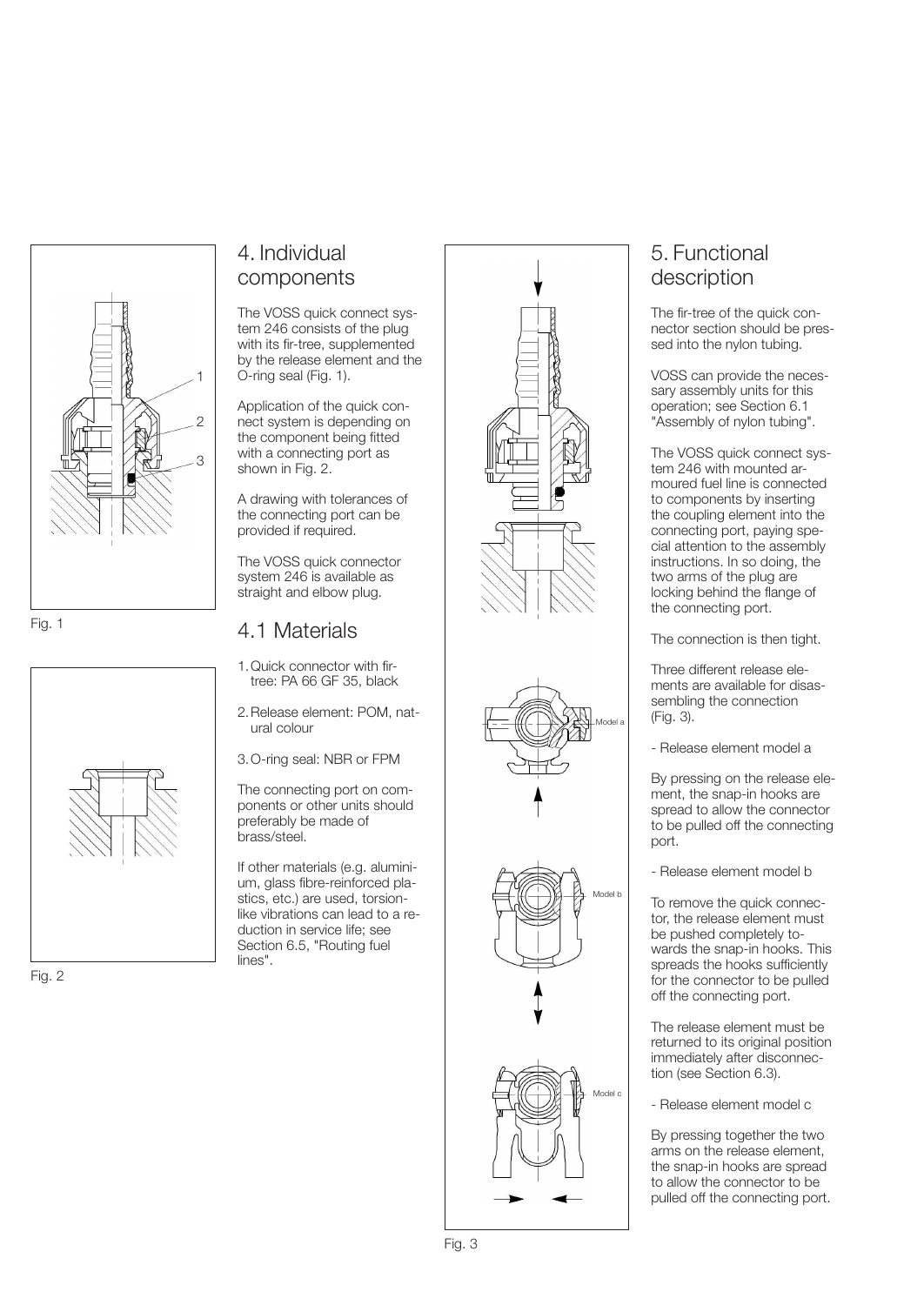



Fig. 4 VOSS cutting pliers for nylon tubing



Fig. 5. VOSS Manual assembly tool



#### Caution:

The connection between nylon tubing and fir-tree must under no circumstances be secured by hose clips or by clamping sleeves.

#### 6. Assembly instructions

6.1 Assembly of nylon tubing

## 6.1.1 Cutting nylon tubing to length

The nylon tubing must be cut off square. A saw may not be used for this purpose as the formation of burrs is unavoidable; these will jeopardise the sealing capability of the connection. For cutting the nylon tubing to the correct length, we recommend the use of the VOSS cutting pliers shown in Fig. 4 which ensure that the tubing is cut squarely and cleanly. Subsequent treatment of the cut surface such as deburring is then no longer necessary.

## 6.1.2 Insertion of fir-tree in nylon tubing

The following is to be observed when pressing the fir-tree into the nylon tubing:

- insertion procedure must be carried out at room temperature;
- nylon tube may not be heated;
- fir-tree must be undamaged as the connection to the nylon tubing will otherwise not be tight;
- fir-tree must be clean and free of any grease.

#### 6.1.3 Insertion of fir-tree with manual assembly tool (Figs. 5 and 6)

The tube clamping jaws should be turned in the correct direction until they match the outer diameter of the tubing to be mounted. A tool insert corresponding to the quick connector to be mounted (straight or right-angle connector) should then be placed in the tool mount.

Next place the nylon tubing into jaws, allowing it to protrude by the length L as shown in Fig. 6., and firmly secure the nylon tubing by tightening the vice-grip. The clamping force exerted may be varied by means of the adjusting screw.

The quick connector to be mounted should then be placed in the tool insert and the transport bar pressed manually towards the nylon tubing until the fir-tree is aligned with the inside diameter of the tubing.

The nylon tubing can then be pressed onto the connector as far as the end of the fir-tree by using the insert lever.

The vice-grip may now be released and the nylon tubing with mounted connector removed from the hand press.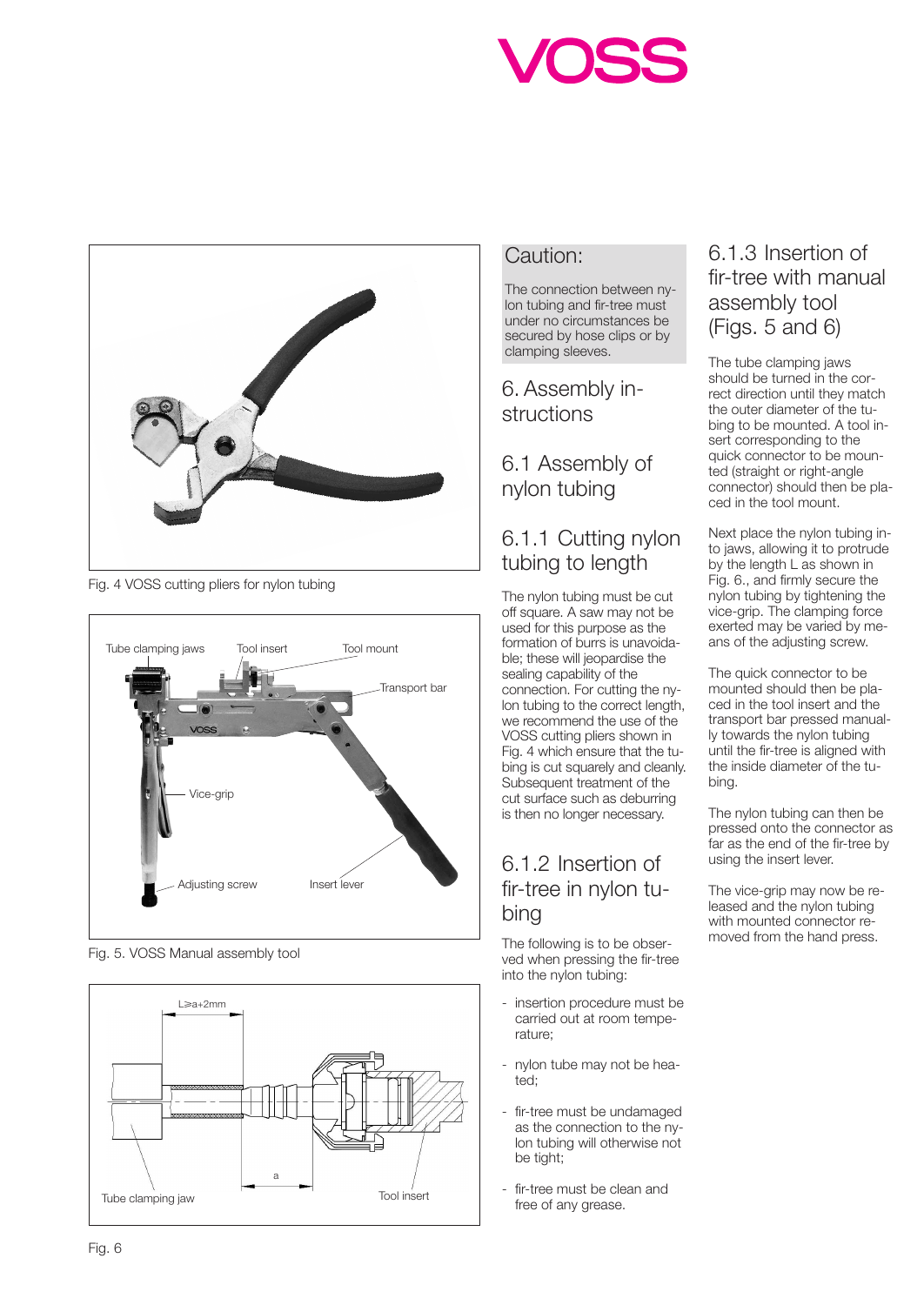

Fig. 7: VOSS type 56 assembly machine

#### 6.1.4 Machines and tools for assembly

The following machines and tools are available from VOSS for fitting the quick connect system:

#### Series assembly

- VOSS type 56 assembly machine(Fig. 7) for inserting fir-trees into nylon tubing

#### Small series or individual assembly

- VOSS nylon tubing hand press (Fig. 5) with tool inserts
- VOSS cutting pliers for nylon tubing (Fig. 4)

Service case complete with above tools is available on request.

## Caution:

Incorrectly mounted connections can result in fuel leakage and failure of the fuel system



Fig. 8

6.2 Inserting quick connector into connecting port

Before inserting the connector, check the connecting port paying particular attention to its bore-hole.

The connecting port must be clean and should not show any signs of damage. The release element must be in its initial position, i.e. the retaining lugs are resting against the snap-in hooks.

Now insert the connector of the VOSS quick connect system 246 into the hole of the connecting port until the lateral snap-in hooks engage under the collar of the port itself. Check whether the snap-in hooks have engaged correctly by pulling in the opposite di-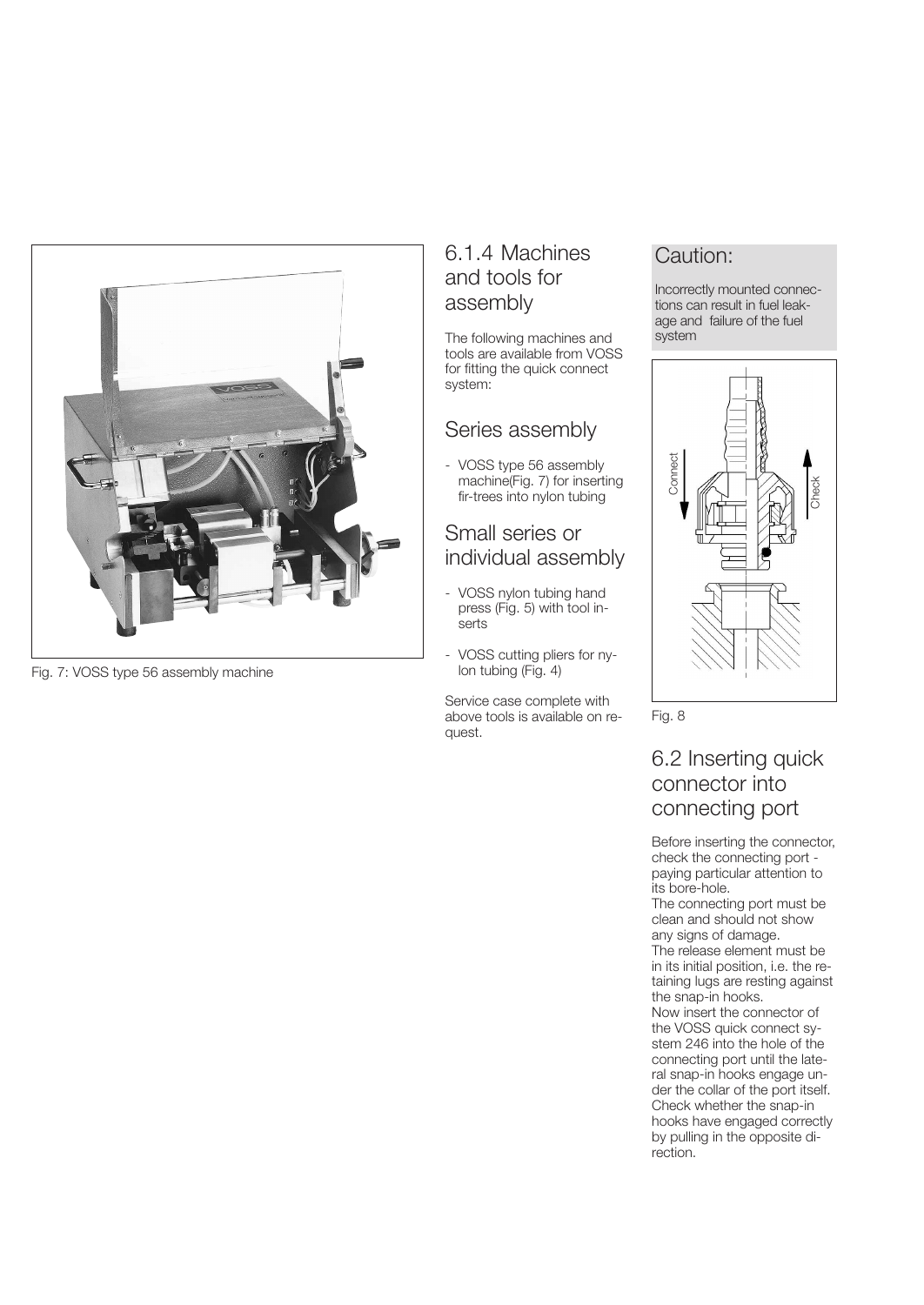



Fig. 9

## 6.3 Disconnecting/ **Refitting**

#### 6.3.1 Replacing a machine/other unit

The fuel line must be free of any pressure before disconnecting.

## **Disconnecting**

- Release element model a

By pressing on the release element (Fig. 9a), the snap-in hooks are spread to allow the connector to be pulled off the connecting port.

- Model b release element

First push the release element (Fig. 9b) completely towards the snap-in hooks. This spreads the hooks sufficiently for the quick connector to be pulled off the connecting port. The release element must be returned to its original position immediately after removing the connector to prevent permanent deformation of the snapin hooks. Model c | in hooks. Fig. 10

- Model c release element

Press the two arms of the release element together (Fig. 9c) to spread the hooks sufficiently for the connector to be pulled off the connecting port.

Refitting of the connector should be carried out in accordance with the instructions in Section 6.2, "Inserting quick connector into connecting port".

### 6.3.2 Replacing a fuel line

Disconnect the connector as explained in the preceding section and then replace the complete defective fuel line and refit in accordance with

Section 6.2, "Inserting quick connector into connecting port".

### 6.4 Design of fuel lines

The fuel lines are to be designed so that they are sufficiently flexible to accommodate the required minimum free space (Fig. 10) required by the VOSS quick connect system.





## 6.5 Routing of fuel lines

Fuel lines are to be routed so that they are free of any stress or torsion. To prevent any damage arising from vibrations, pressure surges or bending loads, the lines must kept stable with suitable brackets.

## Caution:

Depending on the type of material combination with the connecting port, torsional vibration can result in failure of the connection. It is imperative to avoid such load conditions.



Fig. 11

The VOSS quick connect system 246 has only limited application in cases in which torsional vibrations occur as a result of various material combinations with the connecting port.

In the case of connecting ports made of aluminium or glass fibre-reinforced plastics, experiments have shown that such cases give rise to abrasion at the contact surfaces of the snap-in hooks and the connecting port itself, which may result in a reduction of service life.

Detailed test results can be requested if required.

For the reasons outlined above, the connecting ports should preferably be made of brass/steel.